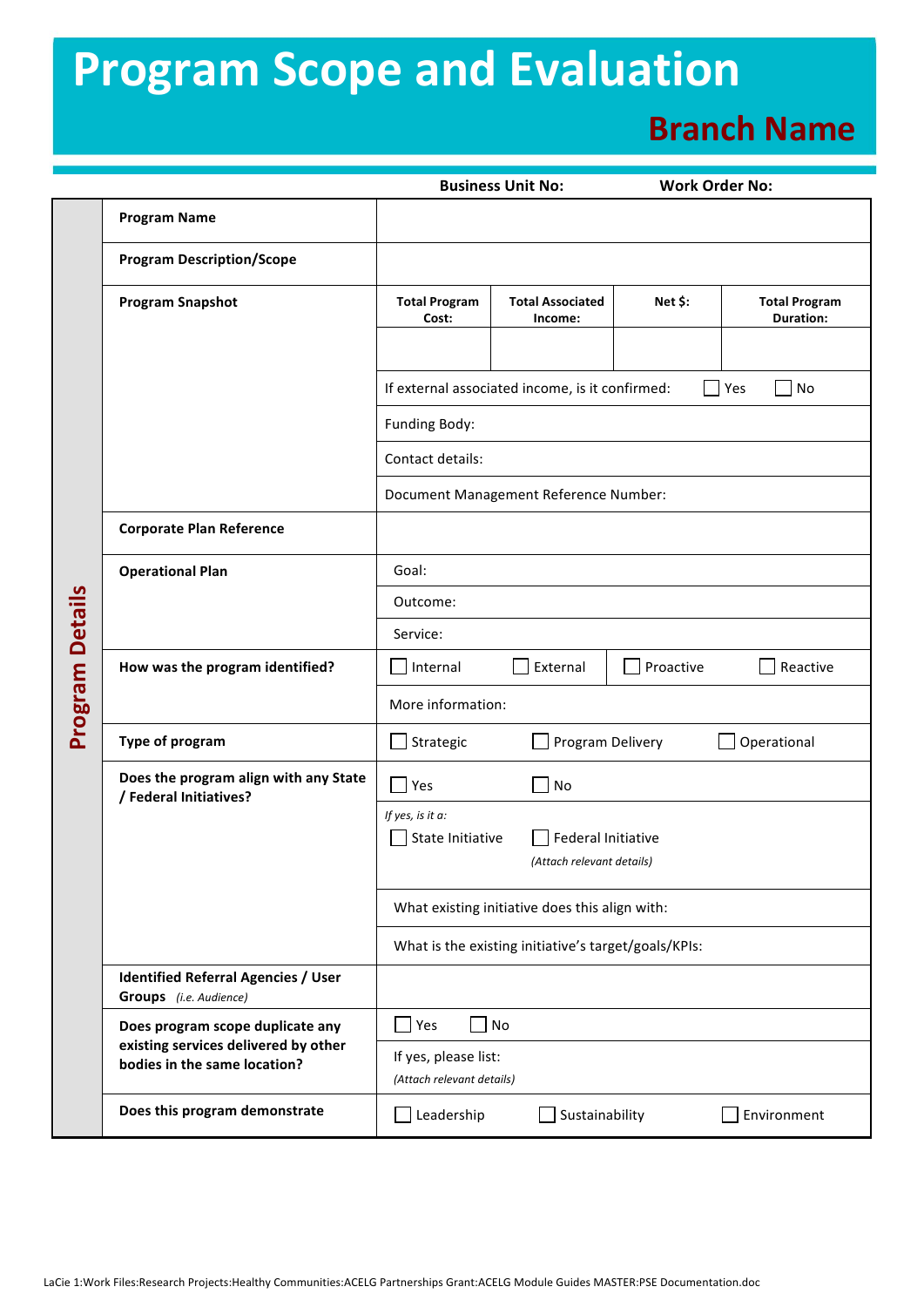|                      | <b>Strengths</b> | Weaknesses     |
|----------------------|------------------|----------------|
| <b>SWOT Analysis</b> | Opportunities    | <b>Threats</b> |
|                      |                  |                |

|                                                                                                                                    | A Risk Management Review has been undertaken relevant to the delivery of the<br>proposed program | <b>Yes</b> | $\overline{\phantom{a}}$ No |  |  |  |
|------------------------------------------------------------------------------------------------------------------------------------|--------------------------------------------------------------------------------------------------|------------|-----------------------------|--|--|--|
| Risk Management<br>Treatment                                                                                                       | A copy of the Risk Management Plan including appropriate Risk Treatment is<br>attached           | Yes        | $\overline{\phantom{a}}$ No |  |  |  |
|                                                                                                                                    |                                                                                                  |            |                             |  |  |  |
| LaCie 1:Work Files:Research Projects:Healthy Communities:ACELG Partnerships Grant:ACELG Module Guides MASTER:PSE Documentation.doc |                                                                                                  |            |                             |  |  |  |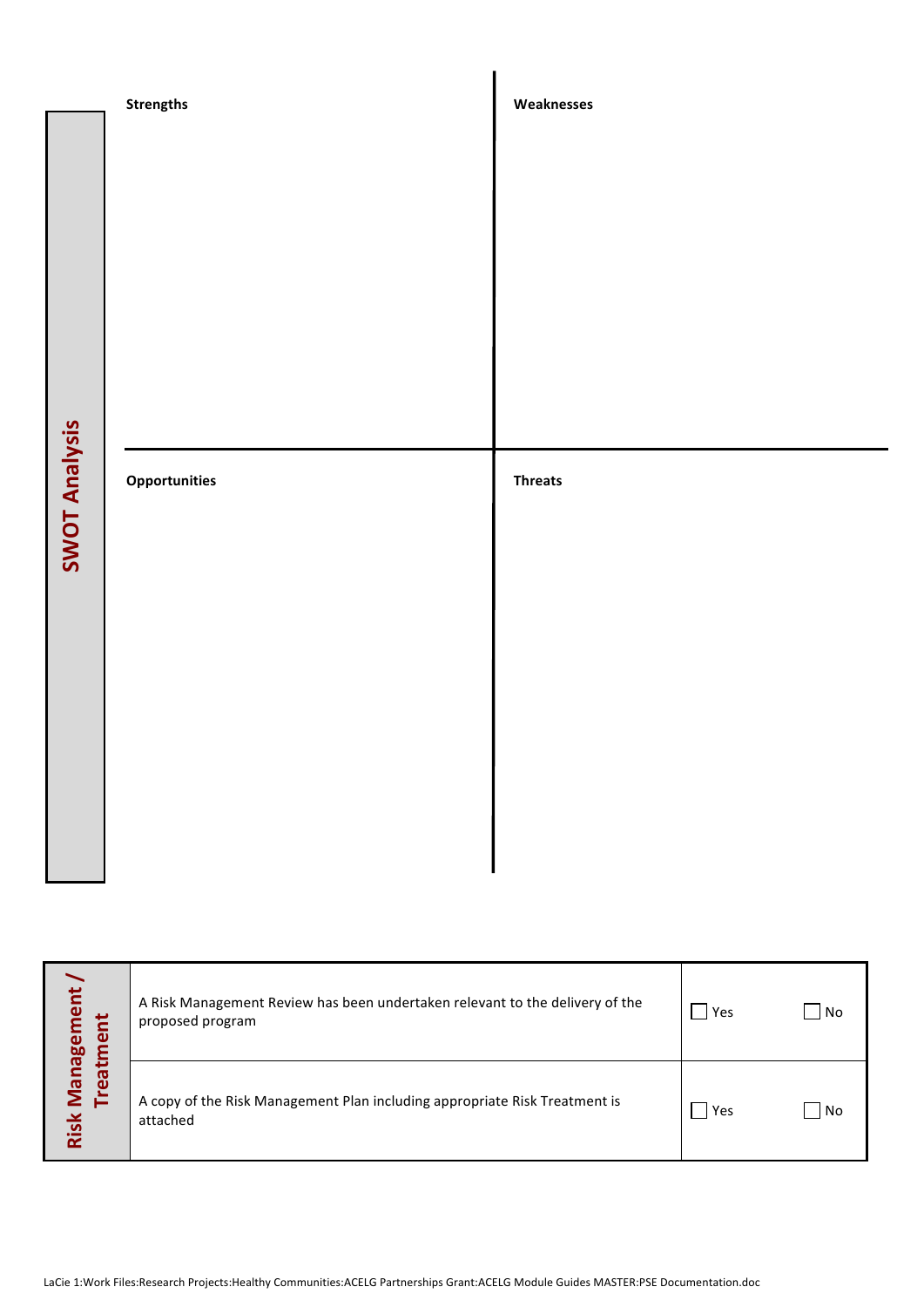|                                     | <b>Task Milestone</b><br>(Critical steps in process) | <b>Resources (Who)</b> | \$ | <b>Start Date</b>                         | <b>End Date</b> | <b>Success Factor/s</b> |  |  |  |
|-------------------------------------|------------------------------------------------------|------------------------|----|-------------------------------------------|-----------------|-------------------------|--|--|--|
|                                     | Planning                                             |                        |    |                                           |                 |                         |  |  |  |
|                                     |                                                      |                        |    |                                           |                 |                         |  |  |  |
|                                     |                                                      |                        |    |                                           |                 |                         |  |  |  |
|                                     |                                                      |                        |    |                                           |                 |                         |  |  |  |
| Preliminary Program Management Plan | Implementation                                       |                        |    |                                           |                 |                         |  |  |  |
|                                     |                                                      |                        |    |                                           |                 |                         |  |  |  |
|                                     |                                                      |                        |    |                                           |                 |                         |  |  |  |
|                                     |                                                      |                        |    |                                           |                 |                         |  |  |  |
|                                     | <b>Evaluation</b>                                    |                        |    |                                           |                 |                         |  |  |  |
|                                     |                                                      |                        |    |                                           |                 |                         |  |  |  |
|                                     |                                                      |                        |    |                                           |                 |                         |  |  |  |
|                                     |                                                      |                        |    |                                           |                 |                         |  |  |  |
|                                     | Reporting                                            |                        |    |                                           |                 |                         |  |  |  |
|                                     |                                                      |                        |    |                                           |                 |                         |  |  |  |
|                                     |                                                      |                        |    |                                           |                 |                         |  |  |  |
|                                     |                                                      |                        |    |                                           |                 |                         |  |  |  |
|                                     |                                                      |                        | \$ | (Must reconcile to Total<br>Program Cost) |                 |                         |  |  |  |

| initiatives    | Detailed Program Management Plan attached, eg. Gantt Chart                                                                                                 | $\Box$<br>Yes      | $\blacksquare$ No |  |  |  |
|----------------|------------------------------------------------------------------------------------------------------------------------------------------------------------|--------------------|-------------------|--|--|--|
| mpact on other | This Program impacts other initiatives (Council or otherwise) for the identified<br>location at / or around a similar time.<br>Reviews undertaken include: | <b>Complements</b> | <b>Conflicts</b>  |  |  |  |
|                |                                                                                                                                                            |                    |                   |  |  |  |
|                | LaCie 1:Work Files:Research Projects:Healthy Communities:ACELG Partnerships Grant:ACELG Module Guides MASTER:PSE Documentation.doc                         |                    |                   |  |  |  |